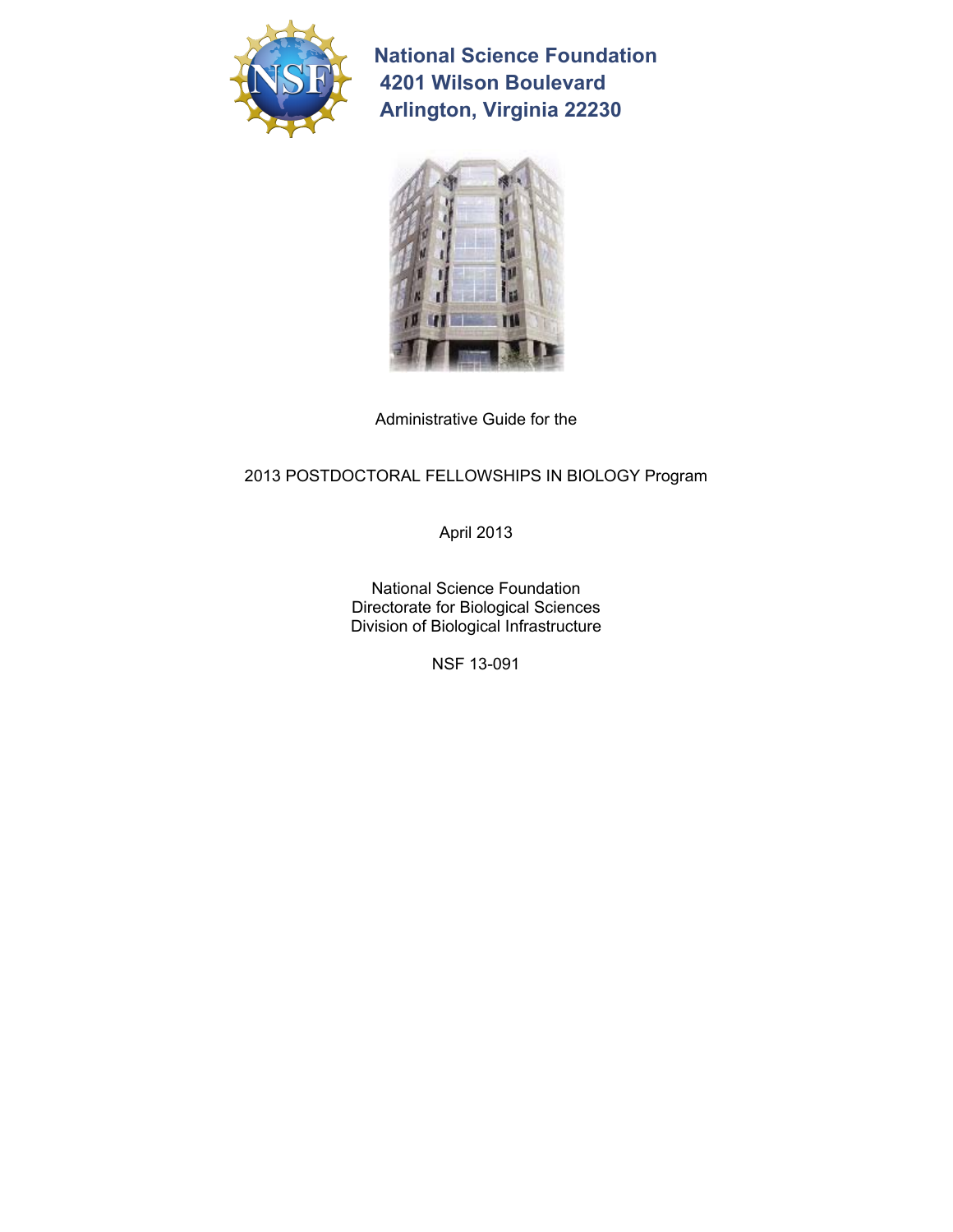#### FOREWORD

The National Science Foundation (NSF) is an independent Federal agency created by the National Science Foundation Act of 1950, as amended (42 USC 1861-75). The Act states the purpose of the NSF is "to promote the progress of science; [and] to advance the national health, prosperity, and welfare by supporting research and education in all fields of science and engineering."

The Postdoctoral Research Fellowship in Biology (PRFB) Program awards Postdoctoral Research Fellowships in Biology to recent recipients of the doctoral degree for research and training in selected areas supported by BIO and with special goals for human resource development in biology. Additional information on the program may be found at http://www.nsf.gov/funding/pgm\_summ.jsp?pims\_id=503622.

This Guide outlines the administrative policies and procedures for Fellows and PRFB Institutions and incorporates all policies found in the Fellowship Offer Letter and the annual PRFB Program Solicitation. This guide does not supersede the award letter terms and conditions. The current Guide applies to the 2013 Fellowship year forward, unless otherwise noted or superseded by an updated version. **Please note that the Fellowship Terms and Conditions are subject to change, and it is the responsibility of the Fellow and the PRFB Host Institution to ensure compliance with the terms and conditions of the Fellowship Program.**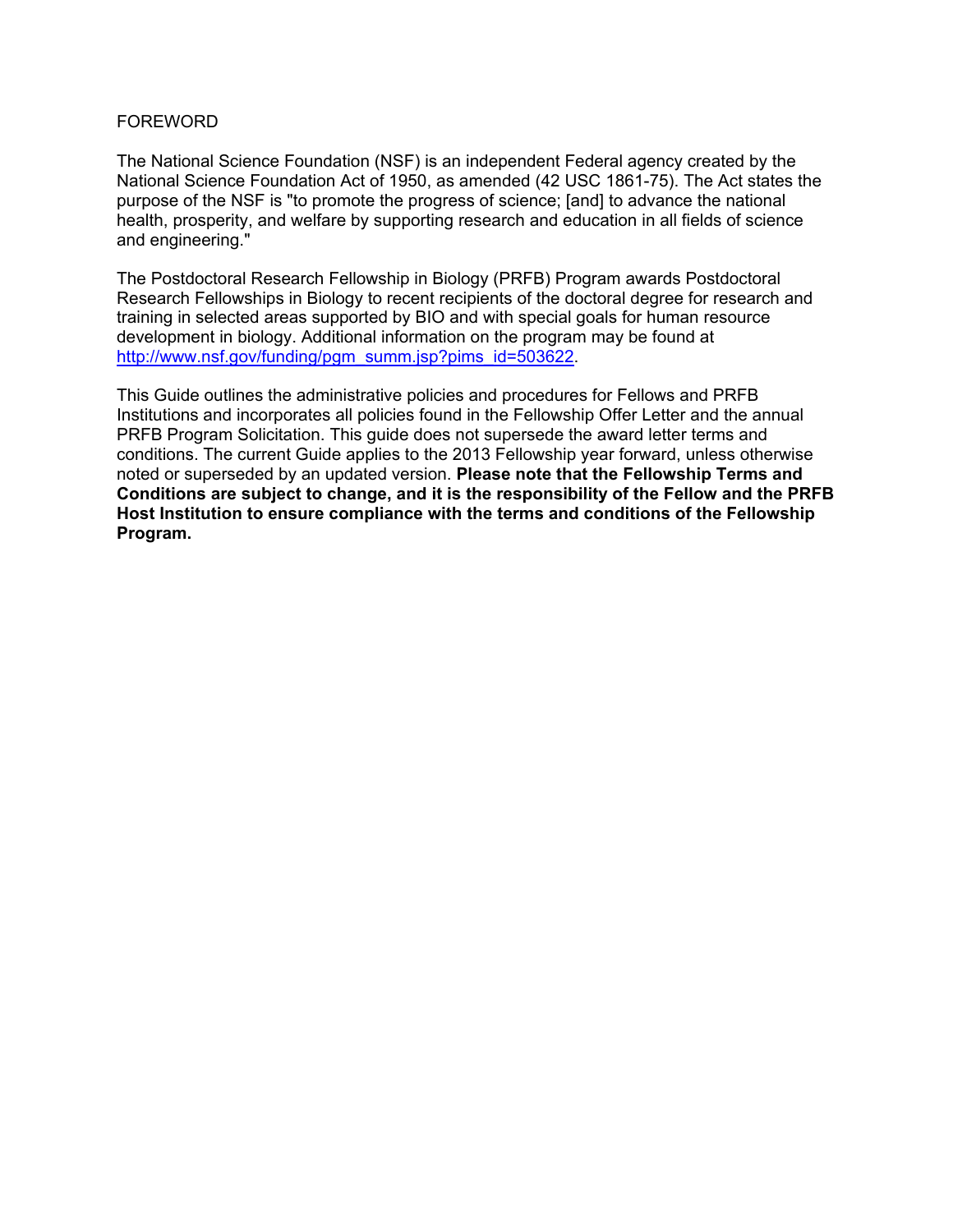## **TABLE OF CONTENTS**

| COMMON ACRONYMS, DEFINITIONS, TERMS, LINKS, AND CONTACTS     | 1              |  |
|--------------------------------------------------------------|----------------|--|
| ANNUAL PROGRAM CYCLE                                         |                |  |
| <b>INTRODUCTION</b>                                          |                |  |
| <b>FELLOW RESPONSIBILITIES</b>                               |                |  |
| <b>Fellowship Acceptance and Degree Certification</b>        | 5              |  |
| <b>Entrance upon Tenure</b>                                  | 5 <sup>1</sup> |  |
| <b>Responsible Conduct of Research</b>                       | 5              |  |
| Use of Vertebrate Animals                                    | 6              |  |
| Use of Human Subjects                                        | 6              |  |
| <b>Acknowledgement of NSF Support</b>                        | 7              |  |
| <b>Sharing of Findings, Data and Other Research Products</b> | 7              |  |
| <b>Reporting Requirements</b>                                | 7              |  |
| <b>Annual Reports</b>                                        | 7              |  |
| <b>Final Project Reports and Documents</b>                   | 8              |  |
| <b>Other Reports</b>                                         | 8              |  |
| <b>Change in Research Plan</b>                               | 8              |  |
| <b>Communication</b>                                         | 9              |  |
| <b>HOST INSTITUTION</b>                                      | 9              |  |
| <b>Sponsoring Scientist</b>                                  | 9              |  |
| <b>Change of Host Institution</b>                            | 9              |  |
| FELLOWSHIP STATUS OPTIONS                                    | 10             |  |
| <b>Tenure Status</b>                                         | 10             |  |
| <b>Paid Leave</b>                                            | 10             |  |
| <b>Unpaid Leave</b>                                          | 10             |  |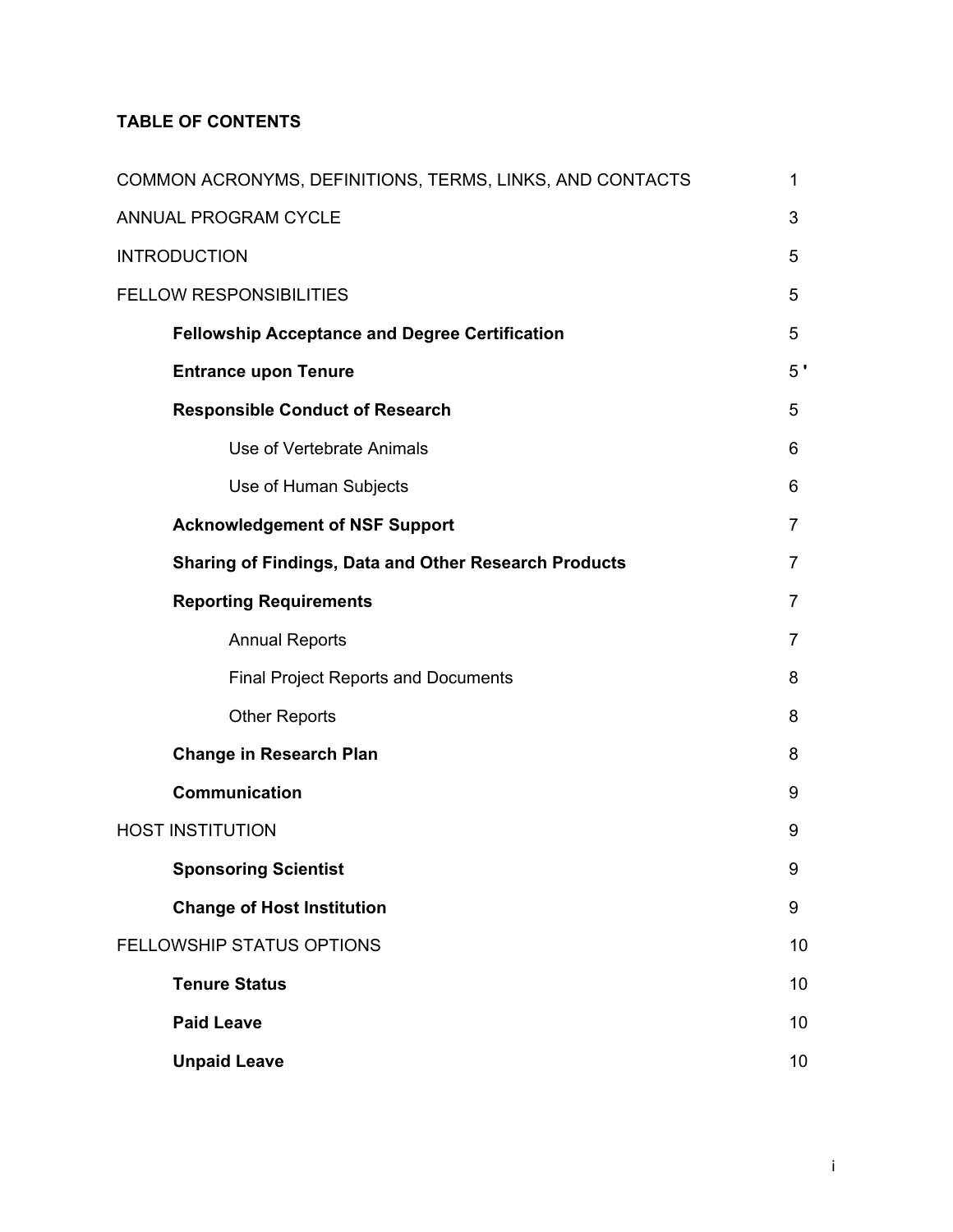| <b>Military Deferral Status</b>                                        | 10 |
|------------------------------------------------------------------------|----|
| <b>Paid Teaching</b>                                                   | 11 |
| <b>Vacations</b>                                                       | 11 |
| FELLOWSHIP COMPLETION AND TERMINATION                                  |    |
| FELLOWSHIP DETAILS AND CONDITIONS                                      |    |
| <b>Stipend</b>                                                         | 11 |
| <b>Fellowship Allowance</b>                                            | 12 |
| <b>Income Tax</b>                                                      | 12 |
| <b>Travel</b>                                                          | 13 |
| <b>Stipend Supplementation</b>                                         |    |
| <b>Health Insurance</b>                                                | 13 |
| <b>Veteran's Benefits</b>                                              | 13 |
| <b>Future Employment</b>                                               | 13 |
| <b>Federal and/or Armed Forces Employees</b>                           | 14 |
| Liability                                                              |    |
| <b>Rights to Inventions or Writings</b>                                | 14 |
| Referrals to the NSF Office of the Inspector General                   | 14 |
| INTERNATIONAL ACTIVITIES                                               | 14 |
| <b>Foreign Tenure</b>                                                  | 14 |
| <b>Foreign Travel</b>                                                  | 15 |
| ADDITIONAL OPPORTUNITIES                                               | 15 |
| Research Opportunities in Europe for NSF Postdoctoral Research Fellows | 15 |
| Opportunities as a Principal Investigator                              | 15 |
| <b>APPENDIX</b>                                                        | 16 |
| I. Facilitation Awards for Scientists and Engineers with Disabilities  |    |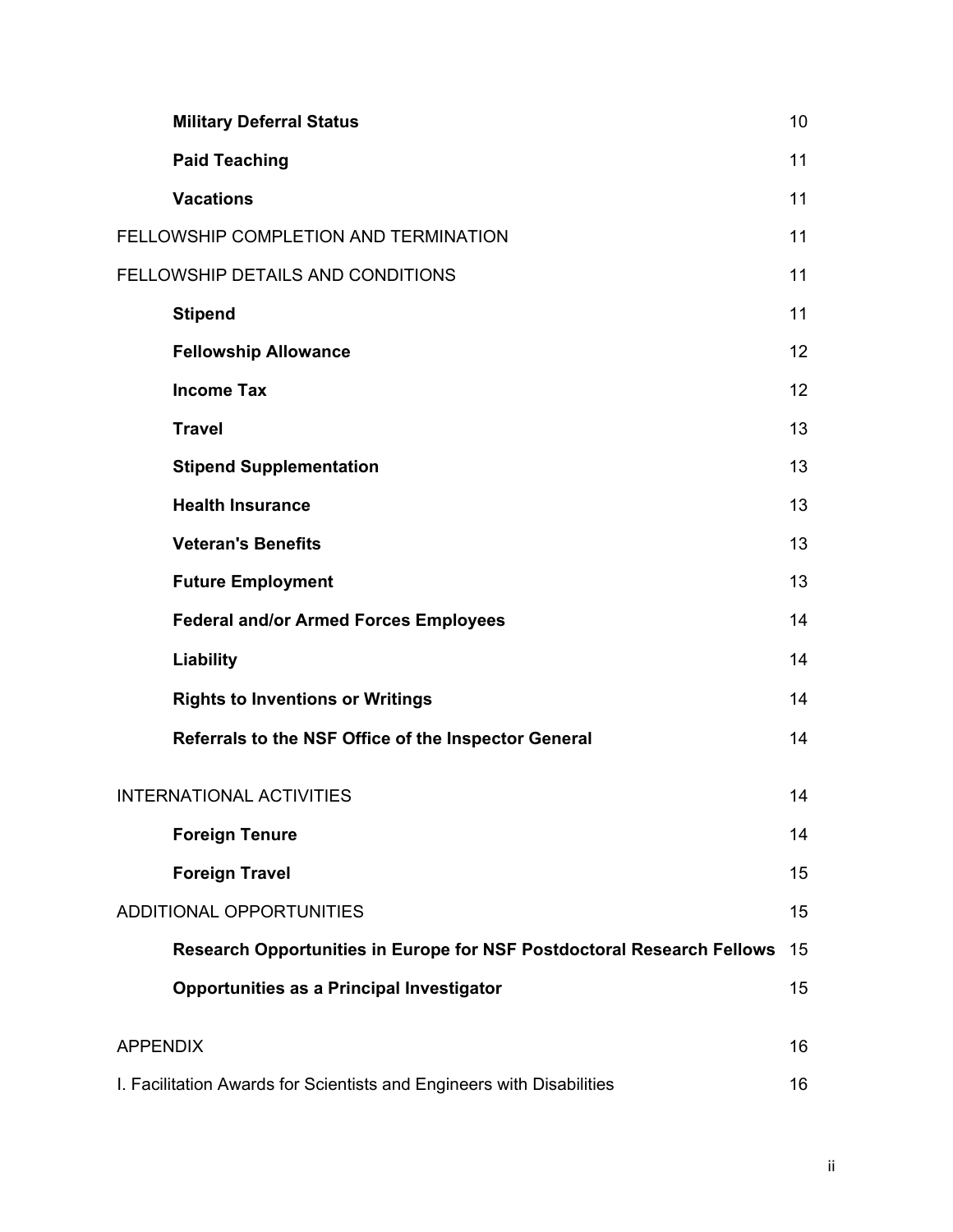| Active            | Fellow within the two or three-year Fellowship Period, not completed or<br>terminated. |
|-------------------|----------------------------------------------------------------------------------------|
| AAG               | NSF Award and Administration Guide; contains official NSF policies on awards.          |
| Completed         | Inactive Fellow with no Tenure years left                                              |
| Continuing        | Active Fellow in good standing with time left on the Fellowship                        |
| Fellow            |                                                                                        |
| Deferral          | Only approved for Military/Medical – there is no other deferral of the Fellowship      |
| <b>FASED</b>      | Facilitation Awards for Scientists and Engineers with Disabilities                     |
| Fellow            | Active NSF Postdoctoral Research Fellowship in Biology Fellow                          |
| Fellow ID         | Fellow Identification Number assigned in FastLane; e.g., 2010123456                    |
| Forfeit           | Active Fellow on Tenure, or beyond the two-year Reserve limit, who is not              |
|                   | eligible to receive PRFB financial support                                             |
| <b>GPG</b>        | NSF Grant Proposal Guide; contains official NSF policies on grants.                    |
| Host              | Research institution where Fellow is working                                           |
| Institution       |                                                                                        |
| <b>IACUC</b>      | Institutional Animal Care and Use Committee                                            |
| <b>IRB</b>        | <b>Institutional Review Board</b>                                                      |
| Month             | 14 or more days in a calendar month                                                    |
| <b>NCE</b>        | No-cost extension; relevant only in cases of fellowship deferral                       |
| <b>New Fellow</b> | Accepted Fellowship Offer and starting the first Fellowship Year                       |
| <b>NSF</b>        | <b>National Science Foundation</b>                                                     |
| <b>OMB</b>        | White House Office of Management and Budget                                            |
| PAPP-G            | Proposal and Award Policies and Procedures Guide                                       |
| PI                | Principal Investigator                                                                 |
| Program           | NSF unit responsible for PRFB program management and oversight                         |
| Office            |                                                                                        |
| P <sub>O</sub>    | Program Officer, the person who oversees your grant                                    |
| <b>PRFB</b>       | Postdoctoral Research Fellowships in Biology                                           |
| Stipend           | Fellowship payment to Fellows on Tenure; prorated in whole-month increments            |
| Tenure            | Active Fellow in good standing                                                         |
| Terminated        | Fellowship discontinued by NSF or Fellow                                               |

# **COMMON ACRONYMS, DEFINITIONS, TERMS, LINKS, AND CONTACTS**

# **NSF Documents and Publications**

Proposal and Award Policies and Procedures Guide: [NSF 13-1](http://www.nsf.gov/publications/pub_summ.jsp?ods_key=nsf131) 

PRFB Program Solicitation: NSF 12-497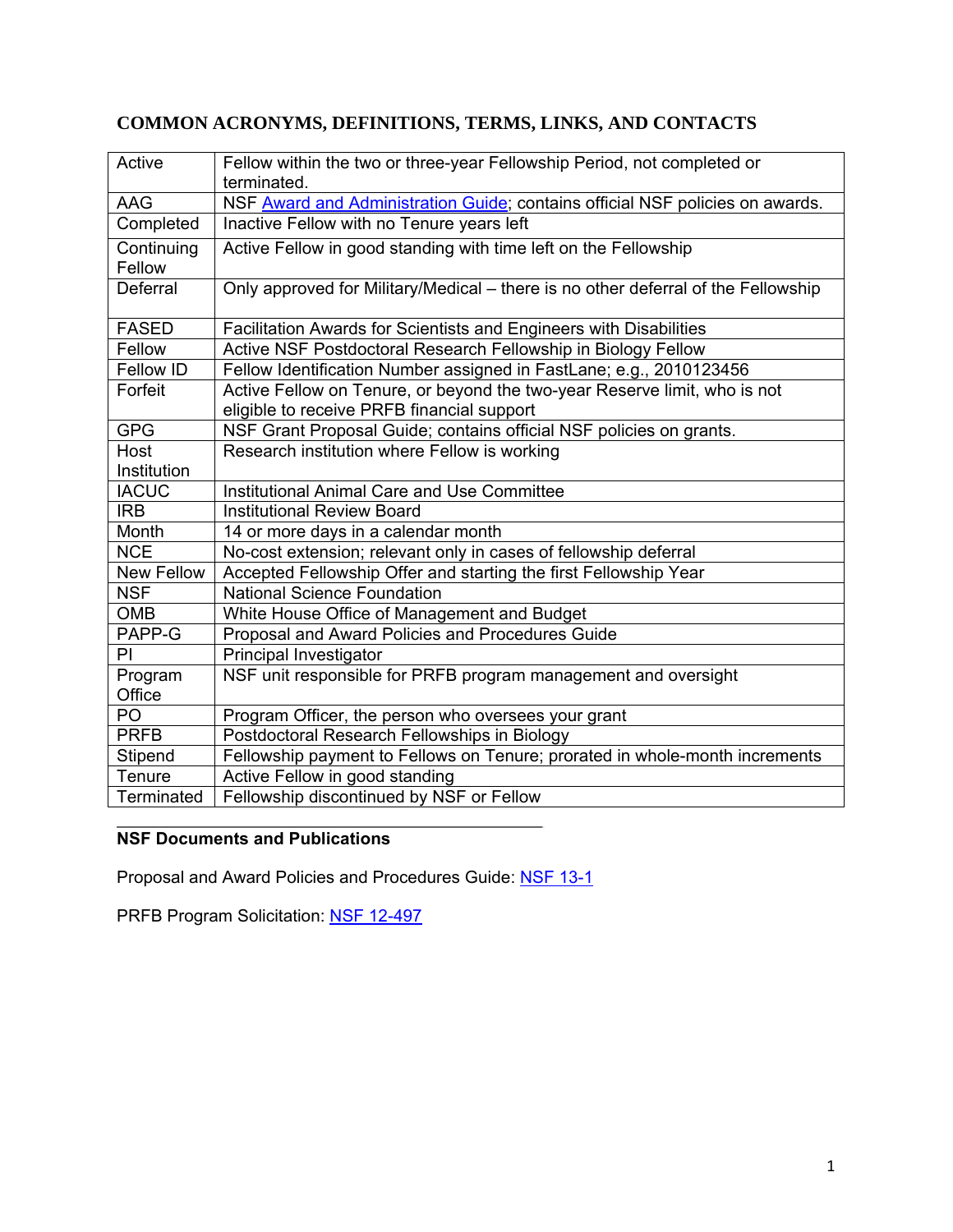#### **Contacts**

#### **When communicating with the PRFB program by e-mail, please include your award number in the subject line.**

For Competitive Areas 1 (Broadening Participation in Biology), 2 (Intersections of Biology and Mathematical and Physical Sciences and Engineering) and 4 (International Postdoctoral Research Fellowships in Biology):

PRFB Program Office: bio-dbi-prfb@nsf.gov

DBI/BIO, Room 615 National Science Foundation 4201 Wilson Blvd, Arlington VA 22230 Phone: 703 292 8470; Fax: 703 292 9063

For Competitive Area 3 (National Plant Genome Initiative Postdoctoral Research Fellowships)

NPGI PRF Program Office: [dbipgr@nsf.gov](mailto:dbipgr@nsf.gov) 

IOS/BIO, Room 685 National Science Foundation 4201 Wilson Blvd, Arlington VA 22230 Phone: 703 292 4400; Fax: 703 292 9062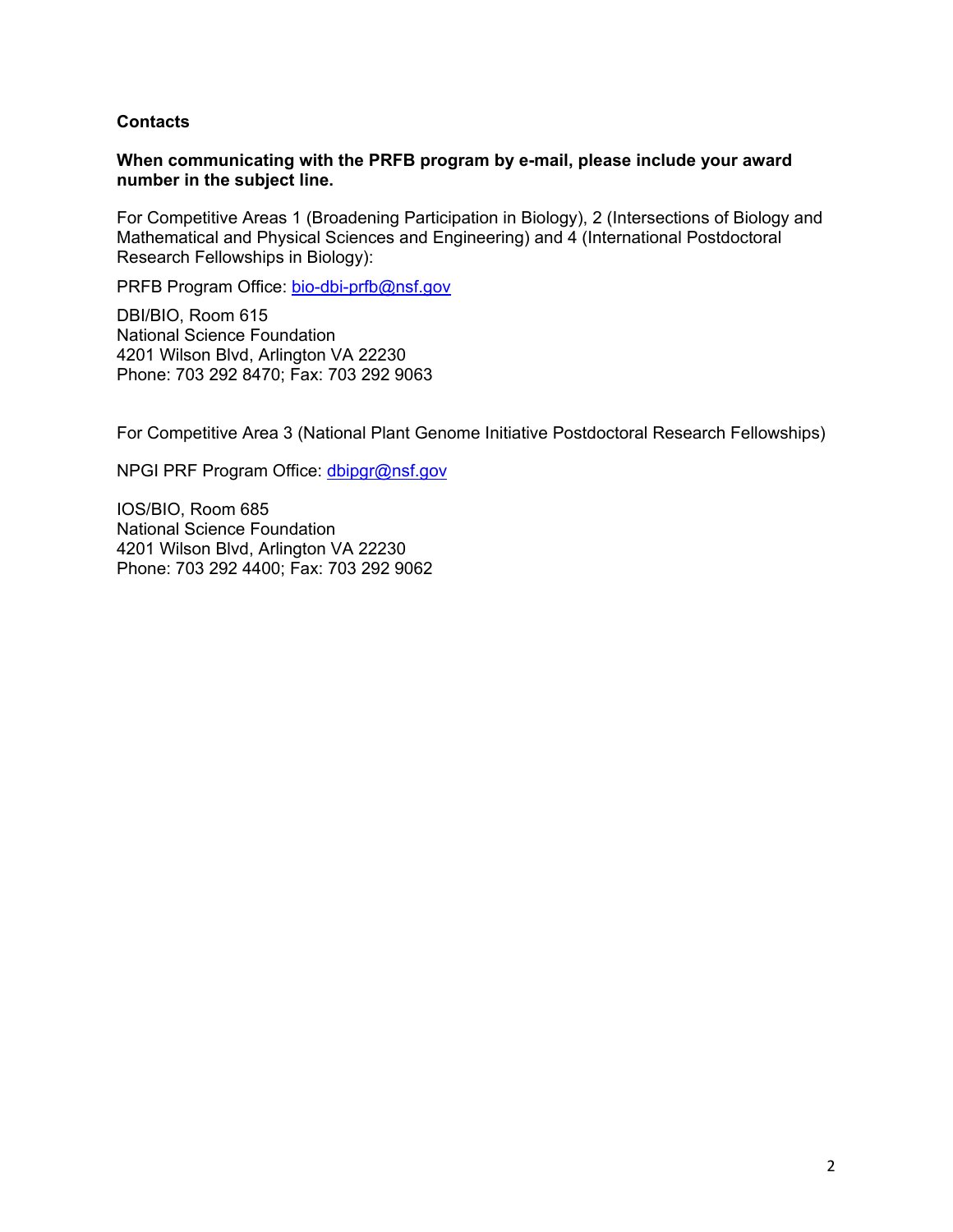## **ANNUAL PROGRAM CYCLE**

PRFP operates on an annual cycle. The following are critical dates for administrative actions:

March/April Program Office

• Makes new fellowship offers

Fellow applicant

Accepts/declines fellowship offer

## May 1 New Fellow

- Verifies contact information, host institution, start date in FastLane
- Submits descriptive short title and abstract for fellowship work
- Obtains IRB or IACUC certifications if needed

#### Summer Program Office

Officially notifies New Fellow of award

#### June 1-Jan 1 New Fellow

- Submits Postdoctoral Fellow Degree Certification form
- Submits FastStart Direct Deposit Form [\(NSF Form 1379\)](http://www.nsf.gov/publications/pub_summ.jsp?ods_key=faststartfm1379) to the Division of Financial Management (Information on Form)
- Submits Fellowship Starting Certificate [\(NSF Form 349\) t](http://www.nsf.gov/publications/pub_summ.jsp?ods_key=fellowstartcertfm349)o Program Office when fellowship begins

## Annually Continuing Fellow

- Submits Annual Project Report via Research.gov
- Verifies Contact information in FastLane
- Updates IACUC certification, if needed

#### Anytime All Fellows

- Submits change requests for foreign travel or change in tenure-status by e-mail
- Submits request for a major change in research direction via the Notification and Request module in FastLane
- Submits starting certificates ([NSF Form 349\)](http://www.nsf.gov/publications/pub_summ.jsp?ods_key=fellowstartcertfm349) for host institutions when changing institutions

#### Program Office

Reviews and approves/disapproves Fellow requests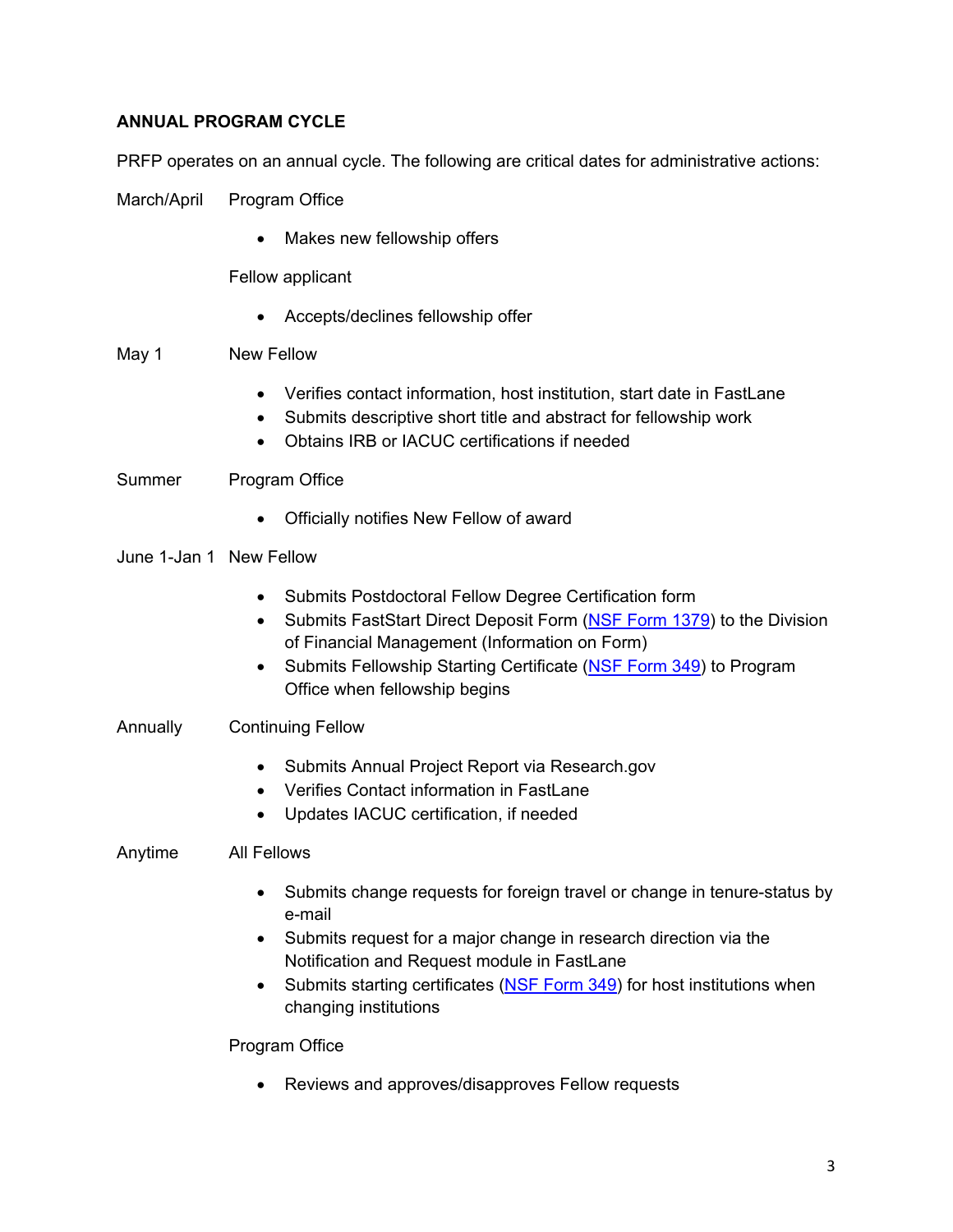## Termination All Fellows

- Submit final project report *via* Research.gov
- Submit Project Outcomes Report for the General Public *via*  Research.gov
- E-mail signed termination certificate [\(NSF Form 453\)](http://www.nsf.gov/publications/pub_summ.jsp?ods_key=fellowtermfm453) for host institution

Program Office

Reviews and approves/disapproves final report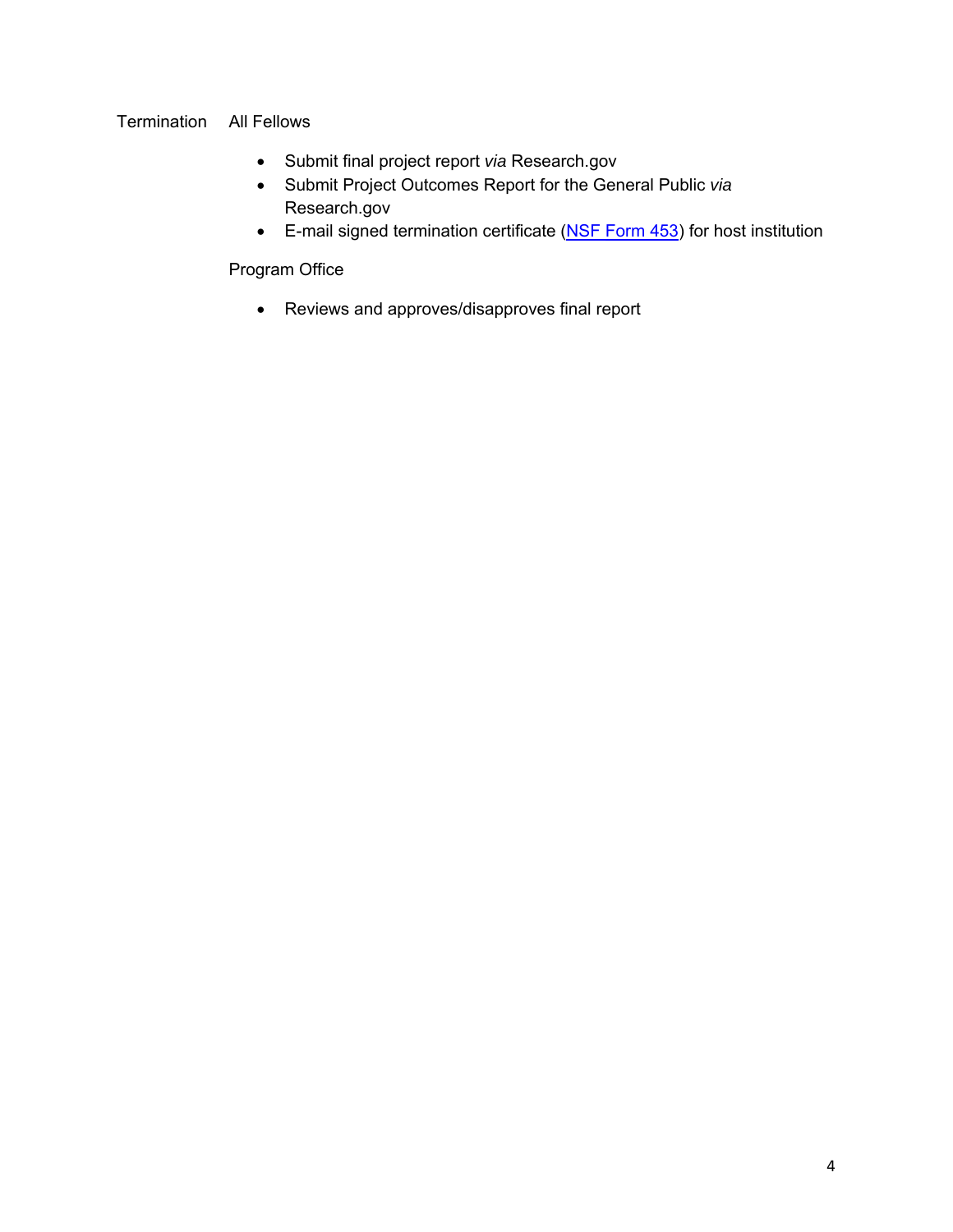This information outlines the terms and conditions of your National Science Foundation Postdoctoral Research Fellowship in Biology for FY 2013 and provides general information for use during your tenure. Read it carefully and refer to it whenever you have a question about your fellowship. NSF and your host institution will thus be able to serve you more quickly and efficiently, and unnecessary correspondence will be avoided.

As a recipient of NSF funds, you are responsible for fulfilling the academic and fiscal obligations of your award. Failure on your part to observe all the terms and conditions of this fellowship award constitutes sufficient grounds for its revocation by and repayment to NSF.

## **INTRODUCTION**

 increase your scientific competence and the scientific potential of the United States. Your National Science Foundation Postdoctoral Research Fellowship in Biology has been awarded by the National Science Foundation in recognition of your accomplishments to date, and with the expectation that the experience you obtain during the tenure of your fellowship will

## **FELLOW RESPONSIBILITIES**

## **Fellowship Acceptance and Degree Certification**

NSF expects that you will begin fellowship activities on the effective date of your fellowship shown in your notice of award but not later than January 1, 2014. If you are not able to begin tenure by this date, you must contact the program officer and you may decline the fellowship. This declination will not prejudice any future application.

Before you may begin your postdoctoral fellowship, NSF must have on record a certification of receipt of the doctoral degree and the date of receipt. If the degree is not received prior to the starting date of tenure, you must submit evidence that all requirements for the degree have been completed before beginning fellowship tenure.

## **Entrance upon Tenure**

You start the fellowship by submitting a Fellowship Starting Certificate, NSF Form 349 (06/2009) to the program office. Fellowships may be started only on the first day of the month. To expedite your stipend and allowance payments, you should either fax or e-mail your signed starting certificate to the program office on the day you begin your fellowship (or the next day if the first day of the month falls on a weekend or Federal holiday). We do not consider your fellowship to have started until we receive your starting certificate and cannot authorize payments until it is received. If you affiliate with more than one institution over the course of the fellowship, a Starting Certificate is required each time you change institutions.

## **Responsible Conduct of Research**

It is the responsibility of the Fellow, in conjunction with the Host Institution, to ensure that all academic and research activities carried out in or outside the U.S. comply with the laws or regulations of the U.S. and/or of the foreign country in which the academic and/or research activities are conducted. These include appropriate human subject, animal welfare, copyright and intellectual property protection, and other regulations or laws, as appropriate. All academic and research activities should be coordinated with the appropriate U.S. and foreign government authorities, and necessary licenses, permits, or approvals must be obtained prior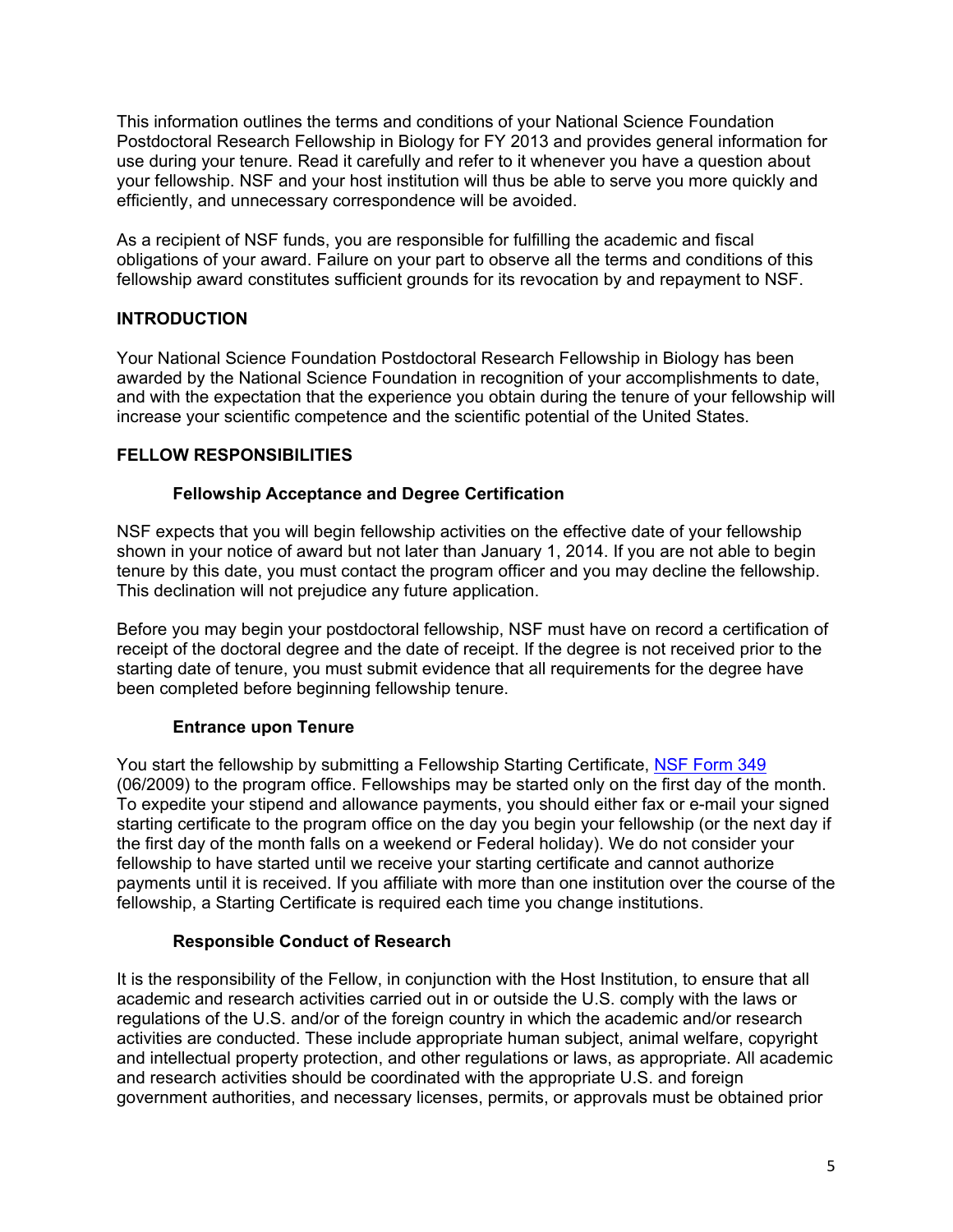to undertaking the proposed activities.

Some situations frequently encountered in the conduct of research require special information and supporting documentation before starting tenure. These include research involving:

1. An actual and/or potential impact on the environment;

2. A registered historic or cultural property;

3. The use of *in vitro* generated recombinant DNA molecules;

4. The use of human subjects, hazardous materials, vertebrate animals, or endangered species.

You must provide information on the status of any special permissions, clearances or provisions related to the above items **before** an award notice can be issued. Assessment of environmental impact will be required when appropriate. Specific guidance on the need for such additional documentation may be obtained from your host institution's Research Administration Office or the NSF Award & Administration Guide.

## Use of Vertebrate Animals

The Fellow is responsible for the humane care and treatment of any vertebrate animals used or intended for use in such activities as field or laboratory research/experiments/testing, development, and training, or for related purposes supported by NSF grants. The NSF [Grant](http://www.nsf.gov/pubs/policydocs/pappguide/nsf11001/gpg_2.jsp#IID7)  [Proposal Guide Chapter II.D.6.](http://www.nsf.gov/pubs/policydocs/pappguide/nsf11001/gpg_2.jsp#IID7) outlines the PI's responsibilities with regard to proposals involving vertebrate animals. In accordance with these requirements; fellowship projects involving use of any vertebrate animal for research or education must be approved by the submitting organization's Institutional Animal Care and Use Committee (IACUC) before an award can be made. For this approval to be accepted by NSF, the organization must have a current Public Health Service (PHS) Approved Assurance.

You must provide this PHS number AND get an IACUC approval letter as an amendment which adds you, the project PI, onto the approval for your sponsoring scientist's lab. This letter must contain your name, the **exact title** of your project and the expiration date of the approval. These amendments are generally applicable for a year, so **you may need to send NSF a new approval each year** of your grant. If the host institution does not already have a PHS approval or you are working overseas, please contact your program officer to determine the proper steps.

## Use of Human Subjects

The Fellow must ensure that subjects are protected from research risks in conformance with the relevant federal policy known as the Common Rule (*Federal Policy for the Protection of Human Subjects*, [45 CFR 690\).](http://www.gpo.gov/fdsys/pkg/CFR-1999-title45-vol3/pdf/CFR-1999-title45-vol3-part690.pdf) The NSF [Grant Proposal Guide Chapter II.D.7](http://www.nsf.gov/pubs/policydocs/pappguide/nsf11001/gpg_2.jsp#IID7) outlines the PI's responsibilities with regard to proposals involving human subjects. All projects involving human subjects must either (1) have approval from the organization's Institutional Review Board (IRB) before issuance of an NSF award or, (2) must affirm that the IRB has declared the research exempt from IRB review.

You must provide the IRB approval or exemption letter with the name of the project PI. This letter must contain your name and the **exact title** of your project. If the project is to be performed outside of the U.S., evidence of IRB approval is required.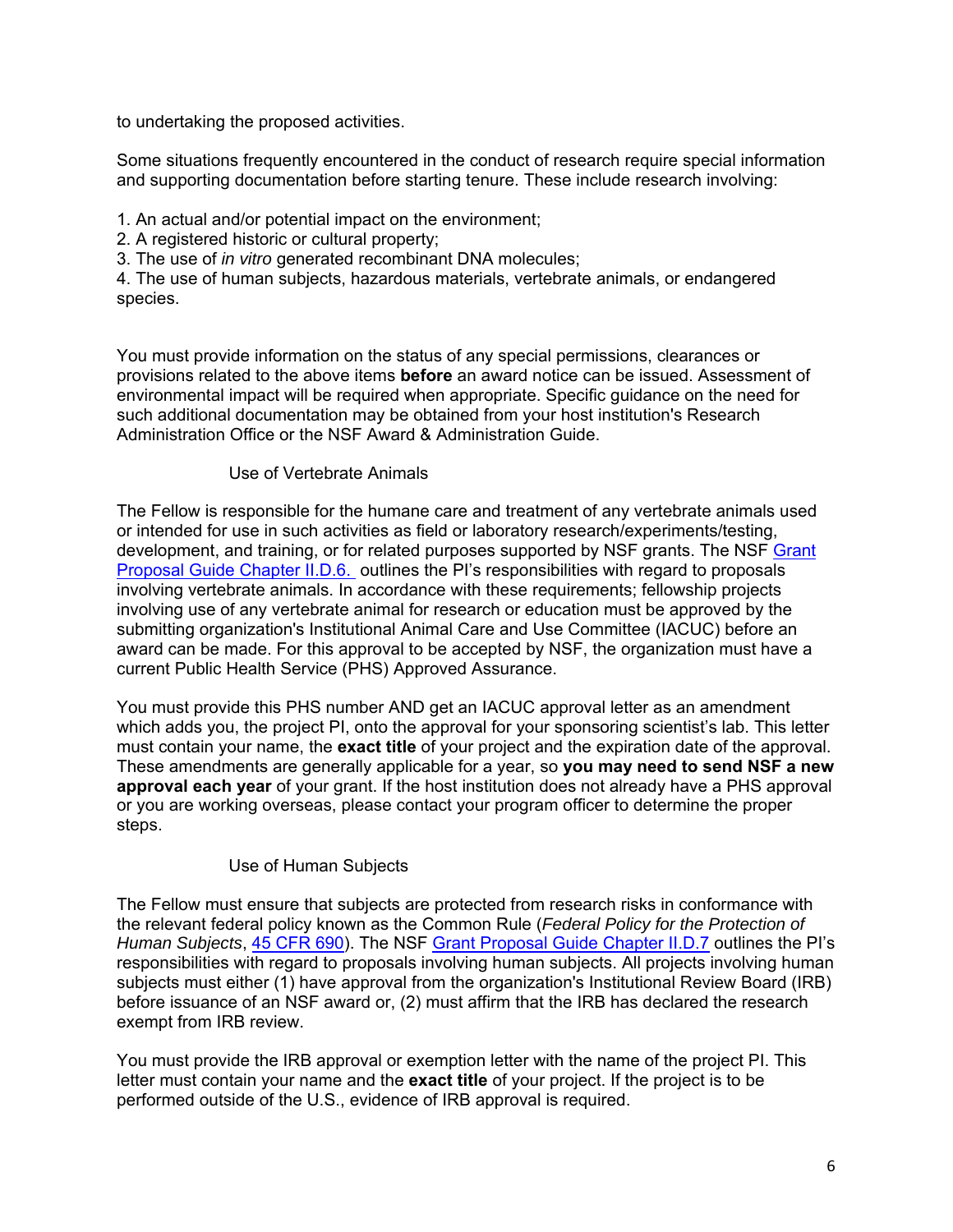## **Acknowledgement of NSF Support**

All publications, presentations, and creative works based on activities conducted during the fellowship must acknowledge NSF PRFB Support:

"This material is based upon work supported by the National Science Foundation Postdoctoral Research Fellowship in Biology under Grant No. (NSF grant number)."

NSF support should also be acknowledged during all news media interviews, including popular media such as radio, television and news magazines.

You are also responsible for assuring that every publication of material (including Web pages) based on or developed under this award, except scientific articles or papers appearing in scientific, technical or professional journals, contains the following disclaimer:

"Any opinions, findings, and conclusions or recommendations expressed in this material are those of the author(s) and do not necessarily reflect the views of the National Science Foundation."

 identifying information, promptly after publication. You are responsible for assuring that your cognizant NSF Program Officer is provided access to, either electronically or in paper form, a copy of every publication of material based on or developed under this award, clearly labeled with the award number and other appropriate

#### **Sharing of Findings, Data and Other Research Products**

NSF expects significant findings from research and education activities it supports to be promptly submitted for publication, with authorship that accurately reflects the contributions of those involved. It expects Fellows to share with other researchers, at no more than incremental cost and within a reasonable time, the data, samples, physical collections and other supporting materials created or gathered in the course of the work. It also encourages Fellows to share software and inventions or otherwise act to make the innovations they embody widely useful and usable.

Adjustments and, where essential, exceptions may be allowed to safeguard the rights of individuals and subjects, the validity of results, or the integrity of collections or to accommodate legitimate interests of NSF-supported Fellows.

#### **Reporting Requirements**

#### Annual Reports

1) Submission Requirement. Fellows are required to submit an annual  $\Box$ project report.

2) Content of Annual Project Reports. Fellows are required to submit annual reports electronically via the Project Reports System in [Research.gov.](http://www.research.gov/) The content requirements for annual project reports are specified in the system.

3) Timing of Annual Project Reports. Unless otherwise specified in the award, annual project reports shall be submitted at least 90 days prior to the end of each 12-month award period. It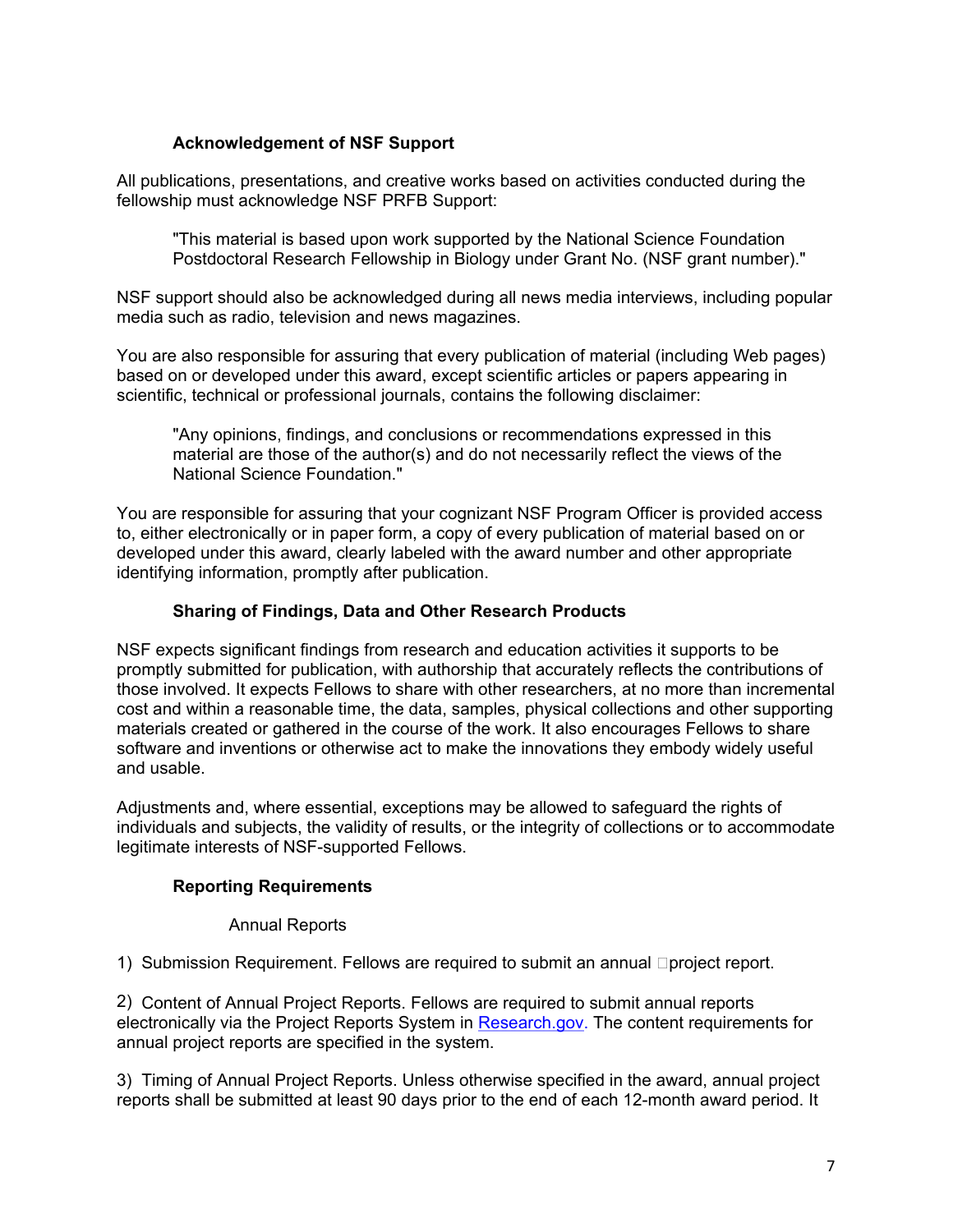should be noted that the final annual report serves as the project's final report and must be submitted in accordance with the section below. Continued funding for the second and third years of the Fellowship will be contingent on the approval of annual project reports, and it is the Fellow's responsibility to ensure that annual reports are submitted in a timely fashion so that stipend payments are not interrupted.

#### Final Project Reports and Documents

1) Final Project Report. Within 90 days following expiration of the grant, a final project report must be submitted electronically via the Project Reporting System i[n Research.gov.](http://www.research.gov/) 

2) Project Outcomes Report for the General Public. Within 90 days following expiration of the grant, a project outcomes report for the general public must be submitted electronically via [Research.gov. Th](http://www.research.gov/)is report serves as a brief summary, prepared specifically for the public, of the nature and outcomes of the project. This report will be posted in the Research Spending and Results section of th[e Research.gov w](http://www.research.gov/)ebsite exactly as it is submitted and will be accompanied by the following disclaimer:

"This Project Outcomes Report for the General Public is displayed verbatim as submitted by the Principal Investigator (PI) for this award. Any opinions, findings, and conclusions or recommendations expressed in this Report are those of the PI and do not necessarily reflect the views of the National Science Foundation; NSF has not approved or endorsed its content."

Fellows are to ensure that the report does not contain any confidential, proprietary business information; unpublished conclusions or data that might compromise the ability to publish results in the research literature; or invention disclosures that might adversely affect the patent rights or those of the organization, in a subject invention under the award. Responses are not to contain any private personally identifiable information such as home contact information, individual demographic data or individually identifiable information collected from human research participants.

3) Termination Certificate and Grant Fiscal Report. In addition, at the end of the Fellowship tenure period, Fellows must submit (by fax or email) to the cognizant NSF Program Officer the Fellowship Termination Certificate and Grant Fiscal Report[, NSF Form 453 \(](http://www.nsf.gov/publications/pub_summ.jsp?ods_key=fellowtermfm453)06/2009).

#### Other Reports

The Foundation would be pleased to receive an account of the Fellow's progress at any time, especially if there are particularly significant developments during a given Fellowship year. These reports can be submitted electronically as an interim report, via the Project Reports System in [Research.gov.](http://www.research.gov/) 

NSF may periodically ask you to respond to questionnaires or other inquiries as a part of the follow-up activities of the program. Minimally, we like to track each Fellow over 10 years with respect to positions, grants received, lists of publications, and research related honors and awards. Please update your contact information in FastLane after completion of the fellowship and keep NSF up-to-date on your continuing role in science.

#### **Change in Research Plan**

Minor changes in your research and training plan proposed in your original or revised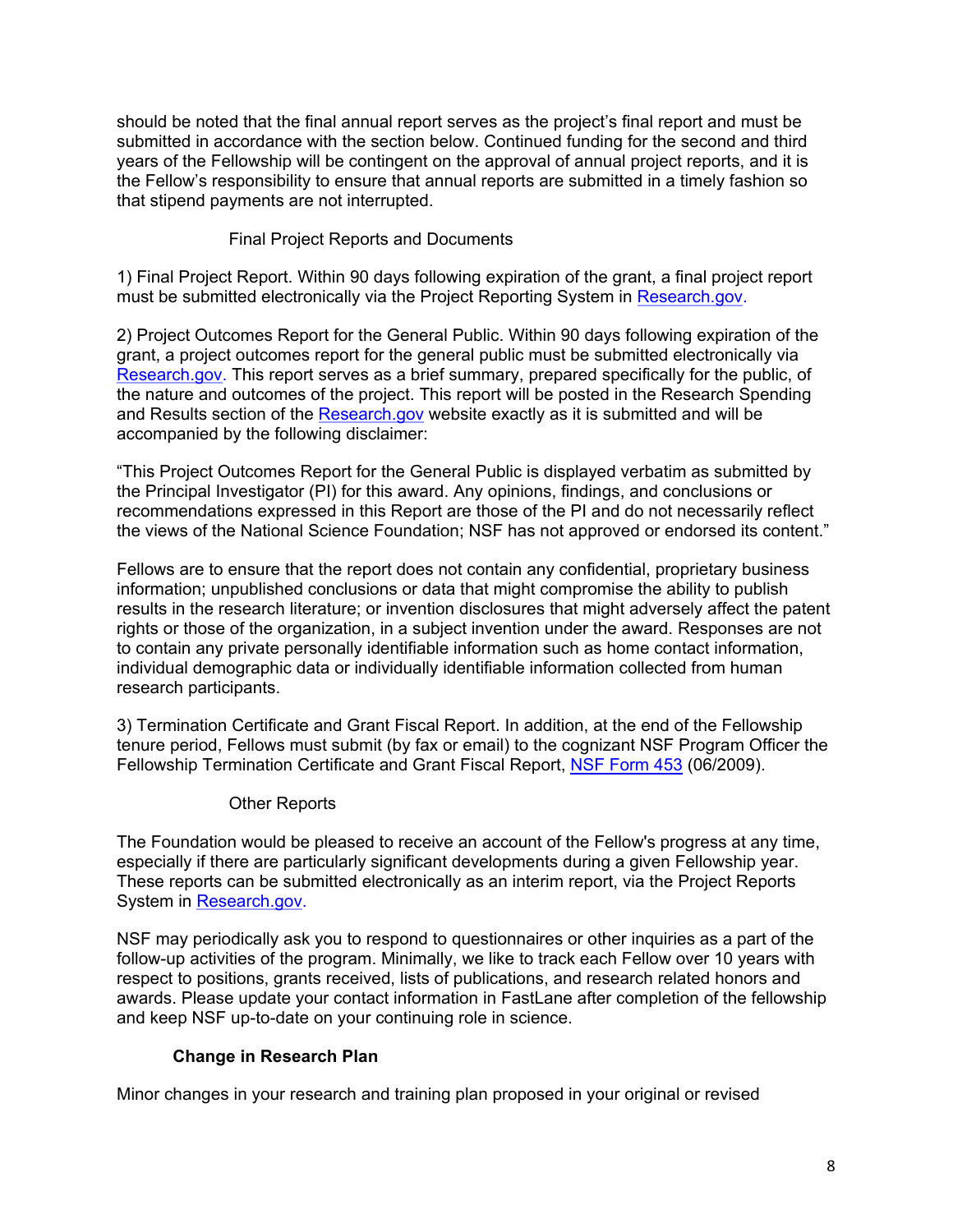application may be made at your discretion and with the concurrence of your sponsoring scientist. However, you must obtain prior approval from the Program Office for any major change by outlining and justifying the changes in full. The request should be submitted electronically via use of the Notification and Request module in FastLane. The Program Officer will determine if the revised research and training plan falls within the intent of the award prior to granting approval.

## **Communication**

PRFB communications are conducted predominately by e-mail. Therefore, it is the Fellow's responsibility to keep their Contact Information current (especially e-mail addresses and phone numbers). Fellows completing their fellowships should update their contact information to allow the Program Office to contact them in the future.

To contact the Program Office, Fellows should e-mail [bio-dbi-prfb@nsf.gov \(C](mailto:bio-dbi-prfb@nsf.gov)ompetitive Areas 1, 2, and 4) or [dbipgr@nsf.gov \(C](mailto:dbipgr@nsf.gov)ompetitive Area 3) and include his or her full name, Fellow ID, and details of the issue or request. Please ensure spam filters do not block the NSF PRFB e-mail address. The Program will follow-up with Fellows, *via* e-mail or phone, depending on the nature of the request.

## **HOST INSTITUTION**

By law, as a Fellow, you must affiliate with an appropriate research institution during the entire fellowship tenure. You are responsible for making all arrangements for such affiliation with the host institution. A clear relationship should be established with the chosen institution before beginning tenure, to assure both you and the Foundation that it will be possible for you to carry out the program of research and training for which the fellowship was awarded. Therefore, you should share information about your fellowship (e.g., a copy of the award notice and this instruction booklet) with both your sponsoring scientist and administrative personnel at your host institution. They may have no experience with NSF fellowships and may not be familiar with the special conditions of fellowships versus research grants and cooperative agreements.

## **Sponsoring Scientist**

Your application named a staff member(s) at the host institution(s) to serve as your sponsoring scientist(s). The sponsoring scientist will be the institutional representative responsible for your activities during the fellowship and must sign your starting and termination certificates in this role unless your host institution has other requirements for signatures or your sponsoring scientist is absent, in which case an appropriate official of the host institution may sign. If you have arranged co-sponsorship, only one sponsoring scientist at each location needs to sign the certificates.

Any questions relating to your status at the host institution, which cannot be answered by your sponsoring scientist, should be referred for resolution to other appropriate officials within the host institution, such as a department chair, dean, or a designated institutional representative.

## **Change of Host Institution**

If it becomes necessary or desirable to affiliate with an institution other than the one listed in the application and/or with a different sponsoring scientist, you must request permission from your Program Officer **prior to** making the change via use of the Notification and Request module in FastLane. The request must state the reasons for the proposed change and explain the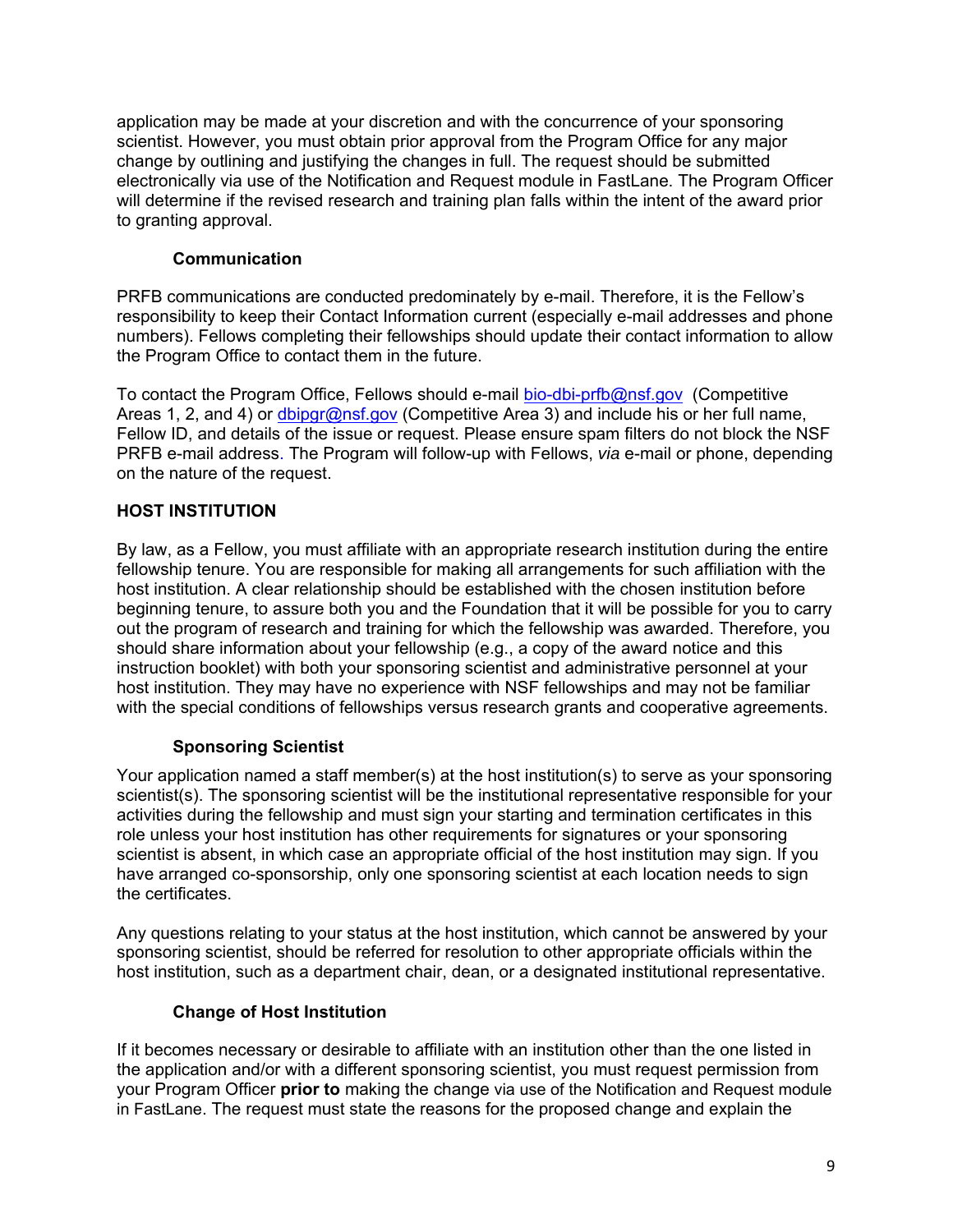**institution until your Program Officer approves all changes.** appropriateness of the new institution for the proposed plan of study. The request must contain a new sponsoring scientist's statement using the format from the fellowship instructions as in the original application, including the new sponsor's CV. This must be done **before** final arrangements with the new institution are completed. **You may not begin tenure at the new** 

 or equivalent opportunities to conduct the research and receive your planned training. If the change in institutions is because your sponsoring scientist is moving to a new institution, an e-mail explaining the move will suffice as long as the new institution provides you the same

## **FELLOWSHIP STATUS OPTIONS**

## **Tenure Status**

The Postdoctoral Research Fellowships in Biology are awarded for a 24-month or 36-month continuous period. The maximum tenure of your fellowship is 36 months, barring any extension as outlined below. If the fellowship start is delayed beyond the effective date stated in the award notice, NSF may grant a no-cost extension to cover the delay and permit the full tenure. You (as an individual registered in FastLane) must request the extension through FastLane. The sponsored research office at your host institution cannot grant a no-cost extension to your fellowship.

During the tenure of the fellowship, you are expected to devote full time to the scientific research and training outlined in the application for which the award was granted. You may not engage in activities for compensation (except for brief military obligations) or receive another fellowship or research award without the prior approval of the Foundation. Such approval is granted only under exceptional circumstances.

## **Paid Leave**

Within the fellowship period, one month per year of fellowship duration may be used for paid leave, including parental or family leave. The paid leave cannot be used to increase the level of NSF support beyond the duration of the fellowship. NSF enables career-life balance through a variety of mechanisms. Support to address dependent care issues may be available for awardees. For more information, please see [http://www.nsf.gov/career-life-balance/.](http://www.nsf.gov/career-life-balance/) 

## **Unpaid Leave**

Interruptions in tenure or extensions without additional cost to NSF are permitted only for extenuating circumstances, including medical leave or dependent care. The leave cannot be used to increase the level of Fellow salary support beyond 24 or 36 full-time-equivalent months. A no-cost extension may be requested to extend the fellowship award in order to complete the research and broadening participation goals, but no supplemental funds will be provided for this purpose.

## **Military Deferral Status**

Military Deferral is intended for Fellows who must interrupt their postdoctoral research for Active Duty. Fellows must request Military Deferrals from the program office. Military Deferral must be renewed each year, and a new copy of duty orders must be submitted to the Program Officer. Failure to renew Military Deferral Status may result in termination of the fellowship.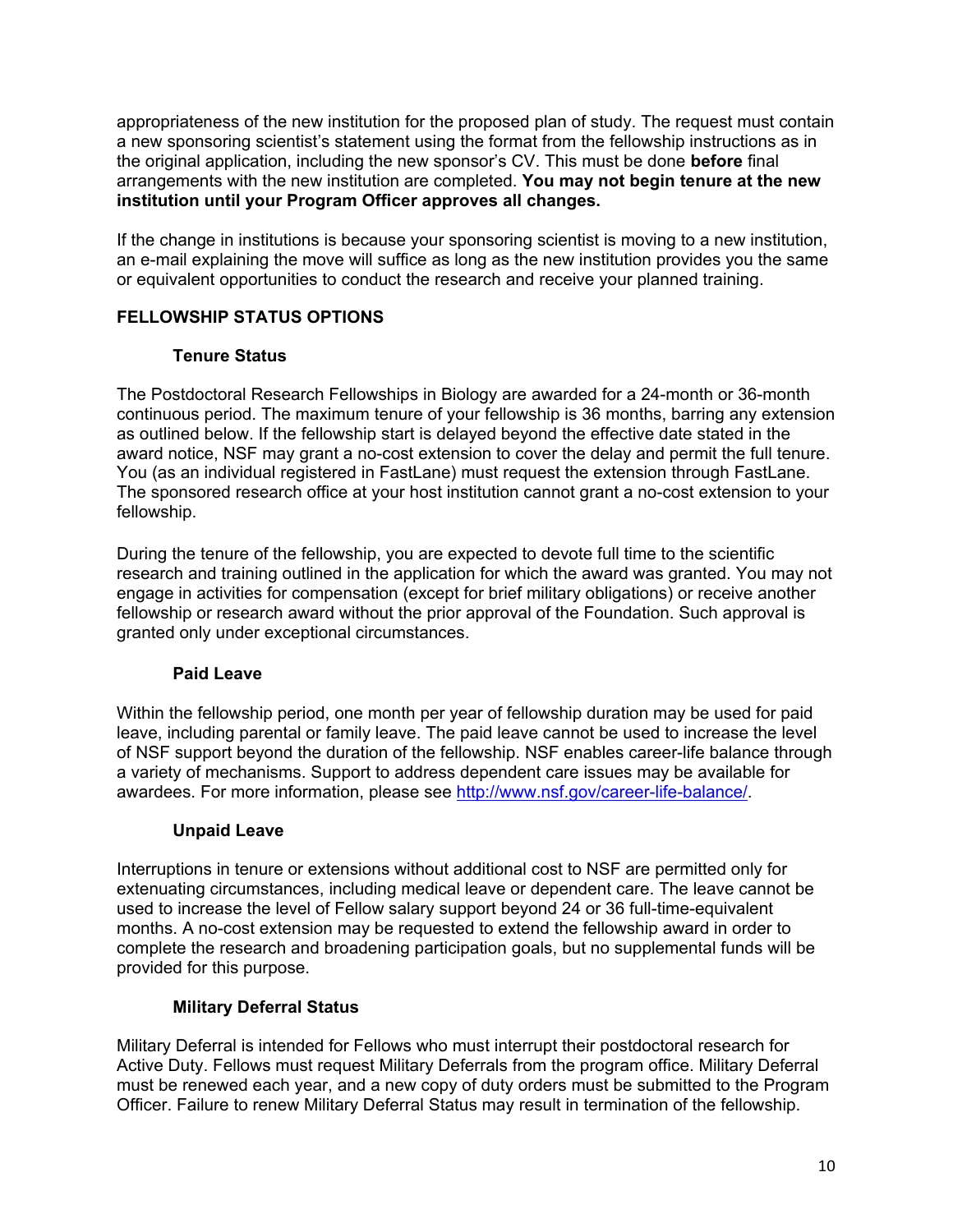Within a given fellowship year, duly authorized military service or training is permitted without penalty to the Fellow with the approval of the NSF, if the service does not compromise the Fellow's research progress. Requests for such interruptions of tenure should be directed to the Foundation in writing as soon as plans are final. Interruptions of less than four days do not require approval.

## **Paid Teaching**

The Fellow may opt to accept a teaching position paid by the host institution (i.e., not as part of the "teaching option" and paid through the fellowship). Because, as a Fellow, you may not be paid concurrently for time on the fellowship and time teaching, you must defer the fellowship stipend during the teaching interval. Please work with your program officer to initiate the process for deferring the fellowship in advance of the start of the teaching assignment. The deferment should be in whole month increments, and should have the sponsor's concurrence. It is your responsibility to apply for a no-cost extension to extend the fellowship period for the number of months deferred.

#### **Vacations**

NSF fellowships provide paid leave during fellowship tenure. You are entitled to the short holiday periods observed by your host institution, such as Thanksgiving, Christmas, and spring holidays. These holiday periods cannot be accumulated for use at a later date as vacation. If your host institution should "close" for a period in excess of two weeks, you will be expected to have made prior arrangements for the use of necessary facilities to carry out the approved program. If it is not possible for you to make these arrangements at the host institution, other arrangements must be made, with prior NSF approval, to carry on the work; or suspension of the fellowship for that period of time should be requested from your Program Officer.

#### **FELLOWSHIP COMPLETION AND TERMINATION**

At the end of the fellowship tenure period, you must submit (by fax or e-mail) the Fellowship Termination Certificate and Grant Fiscal Report, [NSF Form 453 \(](http://www.nsf.gov/publications/pub_summ.jsp?ods_key=fellowtermfm453)06/2009) to the Program Officer. This certificate must be signed by your sponsoring scientist or an appropriate official at your host institution and should show the date you actually completed fellowship activities. If you affiliate with more than one institution, a Termination Certificate is required from each institution. Submission of this certificate is necessary to comply with governmental accounting procedures. In the event the certificate is not submitted, you may be requested to return to NSF all fellowship funds that were received during fellowship tenure.

## **FELLOWSHIP DETAILS AND CONDITIONS**

#### **Stipend**

The stipend for fellowships is specified in the solicitation that was active at the time of the award. Fellowships are typically made for either 24 or 36 months. Unlike salary, stipend payments are made in advance. Stipend payments are processed by NSF around the 20th of the month for the following month and are paid by the U.S. Treasury into your account at a U.S. financial institution normally within 3 to 5 business days. If you have not received payment by the first of the month, please contact your Program Officer. As stipends are paid in advance, you will not receive a stipend payment at the end of your last month.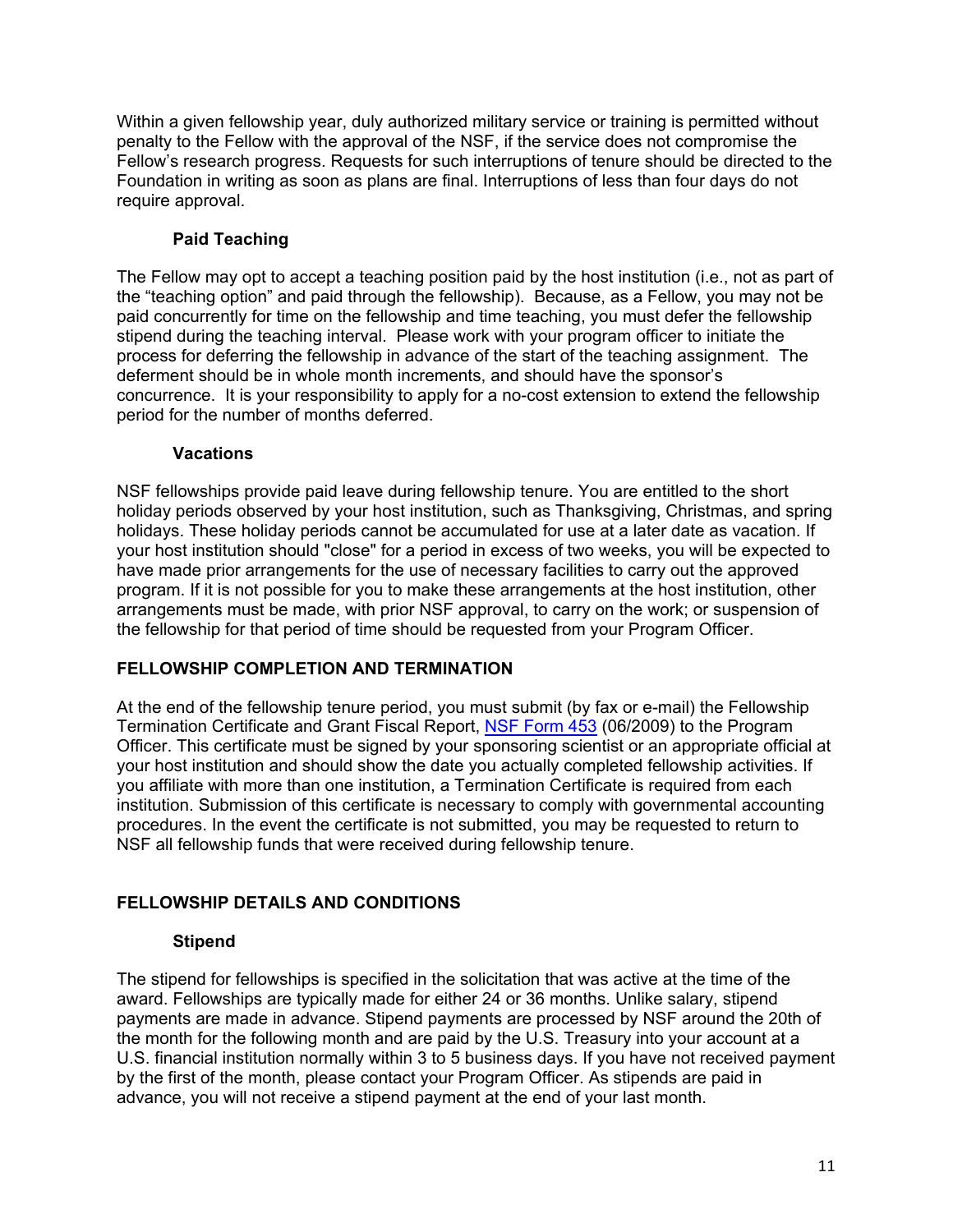Stipend payments are made directly to you via electronic funds transfer to a U.S. account. The fellowship is an award to you as an individual and payment cannot be deposited directly into the host institution's account. To receive payments from the fellowship, you must complete the FastStart Direct Deposit Form[, NSF Form 1379.](http://www.nsf.gov/publications/pub_summ.jsp?ods_key=faststartfm1379) **The form must be signed and submitted to the NSF Division of Financial Management (DFM) as shown on the form**. Please be sure to check the "Fellow" box and name your Program Officer as the NSF Contact at the top of the form. Your home address must be provided; your financial institution must be located in the United States; and you must sign the form to certify the accuracy of the information contained on the form and that you have read the Privacy Act Statement.

The first stipend will be paid as soon as possible after the completed forms are received by NSF, usually within 2 weeks -- but delays are possible. You are encouraged to make arrangements for your account prior to starting your fellowship. If you change accounts during your fellowship, you must file a revised FastStart Direct Deposit Form. Since stipend payments are processed around the 20th of each month, please submit a revised form in the preceding month to allow sufficient processing time and keep the old account open until a payment is received in the new account.

#### **Fellowship Allowance**

The fellowship allowance is paid at the rate of \$15,000 per year of the fellowship. This allowance is intended to cover costs of the fellowship and fringe benefits. It is paid either as a pro-rated monthly amount or annually at the beginning of each fellowship year as selected by the fellow at fellowship initiation. The fellowship allowance is spent at the fellow's discretion, except for foreign travel, which requires prior NSF approval. Allowable research costs include travel, such as short-term visits to other institutions or laboratories, field work, and attendance at scientific meetings, training, special equipment, IT equipment and software, supplies, publication costs, access fees for databases and other research-related expenses. Allowable costs for fringe benefits include individual or family health insurance (any combination of medical, vision, and/or dental) whether purchased as a group or individual plan, disability insurance, retirement savings, dependent care, and moving expenses. The Fellow should keep records to document expenditures. All payments are made directly to the Fellow as an electronic funds transfer into a personal account at a financial institution.

If a fellowship is terminated early, a prorated portion (calculated as a fraction of the completed fellowship versus the planned duration) of the fellowship allowance may need to be returned to NSF. No funds may be spent after the expiration date of your fellowship and funds cannot be converted to another use.

#### **Income Tax**

No income tax will be withheld from any stipend or allowance. Provision, therefore, must be made by you for payment of any tax, domestic or foreign, when due. Final authority as to the taxability of awards rests with the Internal Revenue Service and the courts. Specific questions should be referred to the Internal Revenue Service. IRS Publication 970 and Tax Topic 421 address tax issues on fellowships. Fellows going abroad may find it helpful to consult IRS Publication No. 54, Tax Guide for U.S. Citizens and Resident Aliens Abroad.

Fellows are not in any sense employees of the National Science Foundation. Therefore, no funds will be deducted from the stipends; no Social Security taxes will be paid by the Foundation; no W-2 forms will be issued; and provision must be made by you for the filing of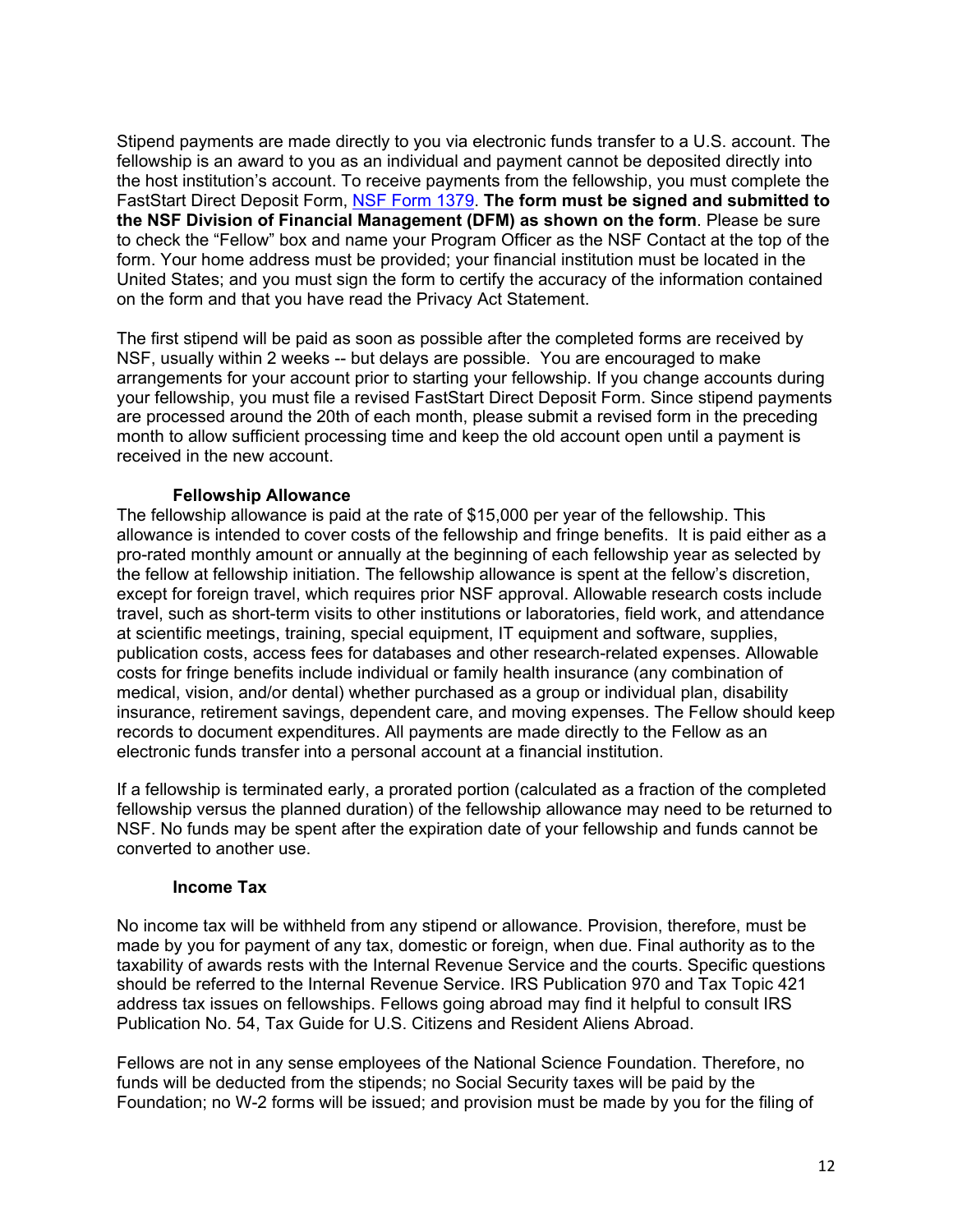any necessary estimate of taxes due and for payment of all income taxes which may become due. A statement of funds received (including the fellowship allowance) will be issued by the Division of Financial Management of the Foundation upon your written request.

NSF is unable to supply information concerning the income tax or other tax provisions of any foreign country. Inquiries should be directed to the authorities in the appropriate countries.

## **Travel**

There is no separate allowance for travel and moving expenses to the fellowship institution. You may use your fellowship allowance to pay these costs once the fellowship begins. You may use your fellowship allowance for your expenses for transportation, lodging, subsistence and related items when you are in travel status on business related to your NSF-supported project. Travel within the U.S. does not require prior NSF approval. Information regarding foreign travel can be found in the INTERNATIONAL ACTIVITIES section of this document.

You must travel using economy airfare. If this is not possible, please contact your Program Officer. Train, bus or other surface carriers may be used in lieu of, or as a supplement to, air travel at the lowest first-class rate by the transportation facility used. If such travel could have been made by air, the allowance will not normally exceed that for economy airfare.

## **Stipend Supplementation**

Each fellow is expected to devote full time to research during tenure of the Fellowship. However, because it is generally accepted that teaching or similar activities constitute a valuable part of the education and training, a Fellow may undertake a reasonable amount of such activities without NSF approval. It is expected that furtherance of the Fellow's educational objectives and the gain of substantive teaching or other experience, not service to the institution as such, will govern these activities. Compensation for such activities is not permitted.

Fellows are permitted to solicit and accept support for research expenses, such as laboratory supplies, instrumentation usage fees, field-station usage fees, travel expenses, conference/registration fees, workshop expenses, or subscription fees.

#### **Health Insurance**

Health insurance is not available through NSF but you are strongly encouraged to secure health insurance. The fellowship allowance may be used for its purchase. You should discuss with your host institution whether you can participate in a group plan or if you need to purchase your own policy. You may find COBRA coverage is available to you. If you have chosen a host institution outside the United States, be sure that your insurance is applicable there.

#### **Veteran's Benefits**

As a result of the enactment of P.L. 91-219, effective March 26, 1970, educational benefits payments from the Veterans Administration may now be received concurrently with and supplementary to fellowship payments from the National Science Foundation.

## **Future Employment**

The award and acceptance of a Postdoctoral Fellowship does not obligate a Fellow, the National Science Foundation, or the United States Government with regard to future employment or future service of any kind.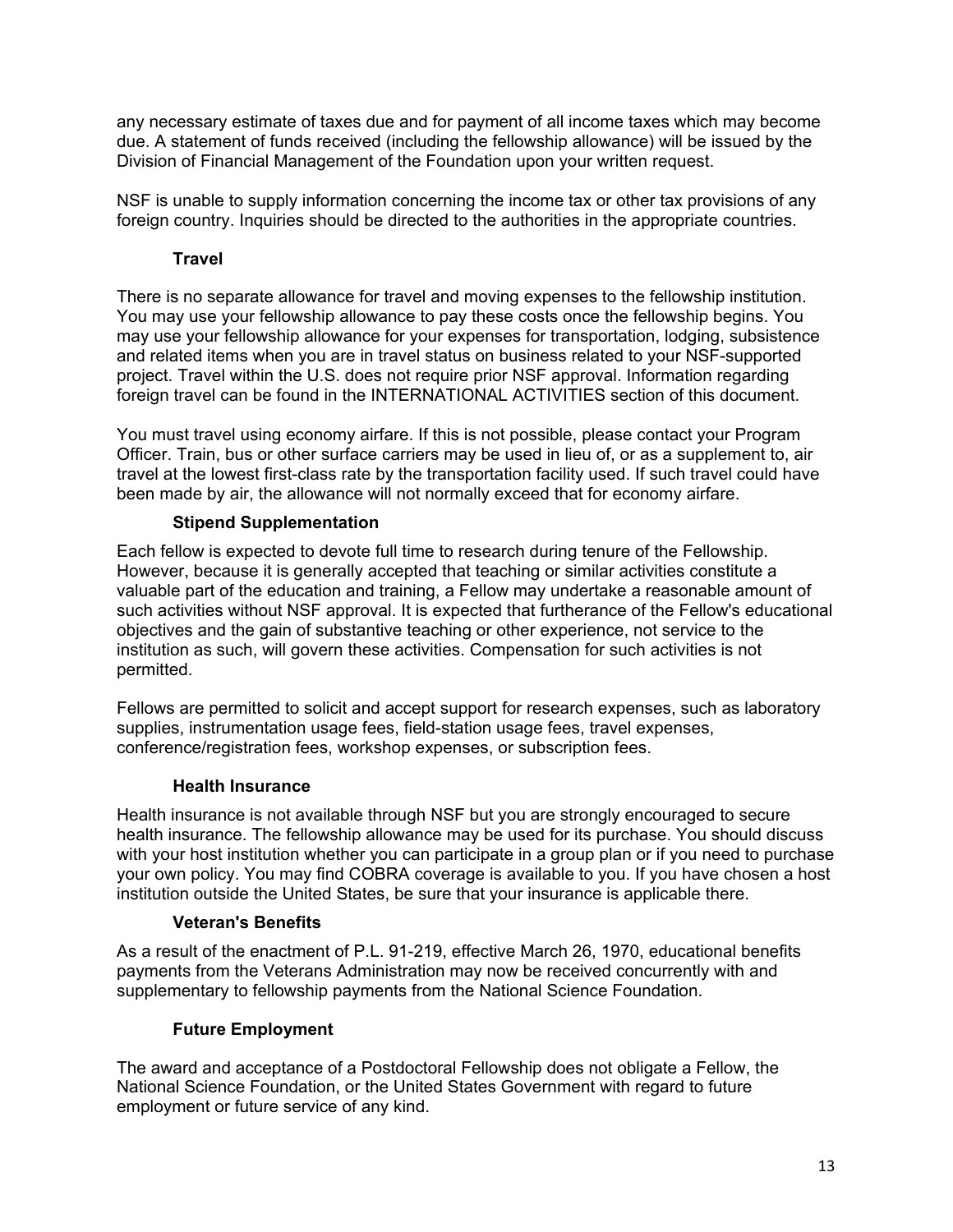#### **Federal and/or Armed Forces Employees**

If, during any part of a Fellowship tenure, you will be a member of the Armed Forces or on leave from a position in the Federal Service, a statement must be filed from a cognizant official of the Government organization involved specifying (1) the funds, if any, that will be made available to you during tenure and the purpose for which they will be provided, and (2) the funds, if any, that will be made available to your host Institution on your behalf. NSF and your host institution must reach a mutually satisfactory agreement regarding your support during tenure before any funds can be provided under the fellowship.

## **Liability**

NSF cannot assume any liability for accidents, illnesses or claims arising out of any work supported by your award or for unauthorized use of patented or copyrighted materials. You are advised to take such steps as may be deemed necessary to insure or protect yourself and your property.

## **Rights to Inventions or Writings**

NSF claims no rights to any inventions or writings that may result from its fellowship awards. However, you should be aware that NSF, other Federal agencies, or private parties may acquire such rights through other grant support. Fellows at foreign institutions should be aware that specific provisions regarding allocations of intellectual property rights apply to particular countries, and you should be cognizant of any such provisions before commencing work.

## **Referrals to the NSF Office of the Inspector General**

The NSF Inspector General is responsible for investigating all allegations of fraud, waste, and abuse, as well as allegations of research misconduct in connection with NSF programs and operations. You shall promptly refer to the NSF Inspector General (oig@nsf.gov; [www.nsf.gov/oig or](http://www.nsf.gov/oig) 1-800-428-2189) any allegations or credible evidence of research misconduct or criminal or civil violation of laws pertaining to misappropriation, fraud, conflict of interest, bribery, gratuity, or similar misconduct involving NSF funds.

## INTERNATIONAL ACTIVITIES

[AAG Chapter VI.G.](http://www.nsf.gov/pubs/policydocs/papp/aag_6.jsp#VIG) details NSF requirements for international travel and research.

## **Foreign Tenure**

International affiliations, either short-term or for the duration of the fellowship award, are allowed and encouraged. All arrangements for affiliation with a fellowship institution abroad and provision for housing are the responsibility of the Fellow. Some Fellows, particularly those with families, have experienced difficulty in finding suitable housing in foreign countries. Fellows should be aware that housing shortages exist in many foreign cities, and that living costs may exceed those in comparable cities in the United States. Early correspondence with the host institution regarding housing needs is recommended.

For Fellows going abroad, travel time from the United States to a fellowship institution and from that institution to the United States, up to a maximum of one week each way, may be considered as part of tenure. Thus, the actual tenure at the fellowship institution, as shown on the Starting and Termination Certificates, may be up to two weeks less than the total authorized tenure for which stipends are to be paid.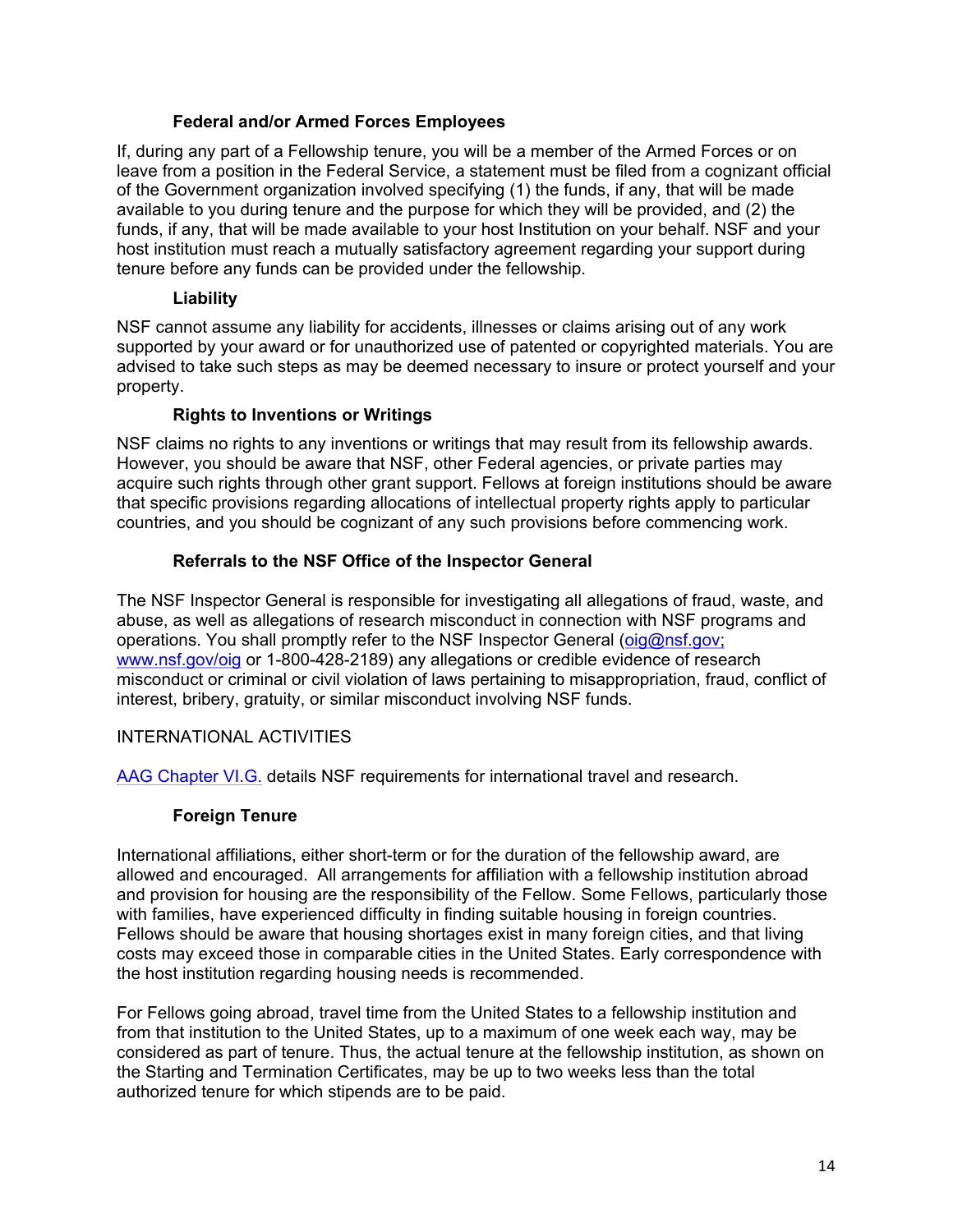Additional funding from the Office of International Science and Engineering (OISE) may be available for awards with international host institutions. Please contact your Program Officer for details. Allowable expenses for OISE support of fellowship awards may include:

- Round trip economy airfare, necessary ground transportation, baggage allowance
- In-country travel at foreign location
- Relocation allowance
- Living allowance
- Health insurance allowance
- Support for field/lab expenses, materials, supplies and equipment
- Partial support for language training
- $\bullet$  Return professional visit(s)
- Dependent support
- Institutional allowance

#### **Foreign Travel**

If you and your sponsoring scientist judge it appropriate for you to travel abroad, you must seek NSF approval before you travel. You can request prior approval by e-mail from your Program Officer. The only fellowship funds available for such travel are within the Fellowship Allowance. In your e-mail, please include the purpose of the trip and an itinerary. If you are attending a scientific meeting, it is expected that you will be giving a presentation; therefore please give the title of your presentation and the name, place, and date of the meeting in the request for approval.

You are responsible for making all arrangements for securing a passport and visa. Visa regulations vary greatly by country, and to avoid the possibility of lengthy delay, you should make the necessary applications well before departure.

U.S. Flag carriers while on foreign travel, see <u>AAG Chapter VI.G.1</u>.<br>ADDITIONAL OPPORTUNITIES All travel to be reimbursed from Federal funds must be made via use of U.S. flag carriers if such service is available per the Fly America Act (for restrictions concerning the use of non-

## **Research Opportunities in Europe for NSF Postdoctoral Research Fellows**

U.S. scientists and engineers with NSF-funded Postdoctoral Research Fellowships may pursue research collaboration with European colleagues supported through EU-funded European Research Council (ERC) grants. The Dear Colleague Letter NSF [13-051 g](http://www.nsf.gov/publications/pub_summ.jsp?ods_key=nsf13051)ives details on how to apply and requirements. This letter invites current Postdoctoral Research Fellows to apply for research visits to any identified, appropriate European research group.

## **Opportunities as a Principal Investigator**

As you begin your independent research career, you may wish to apply for NSF research grants. Especially appropriate for new investigators is an NSF-wide "cross-cutting" program called the Faculty Early Career Development Program (CAREER). See [www.nsf.gov fo](http://www.nsf.gov)r more information.